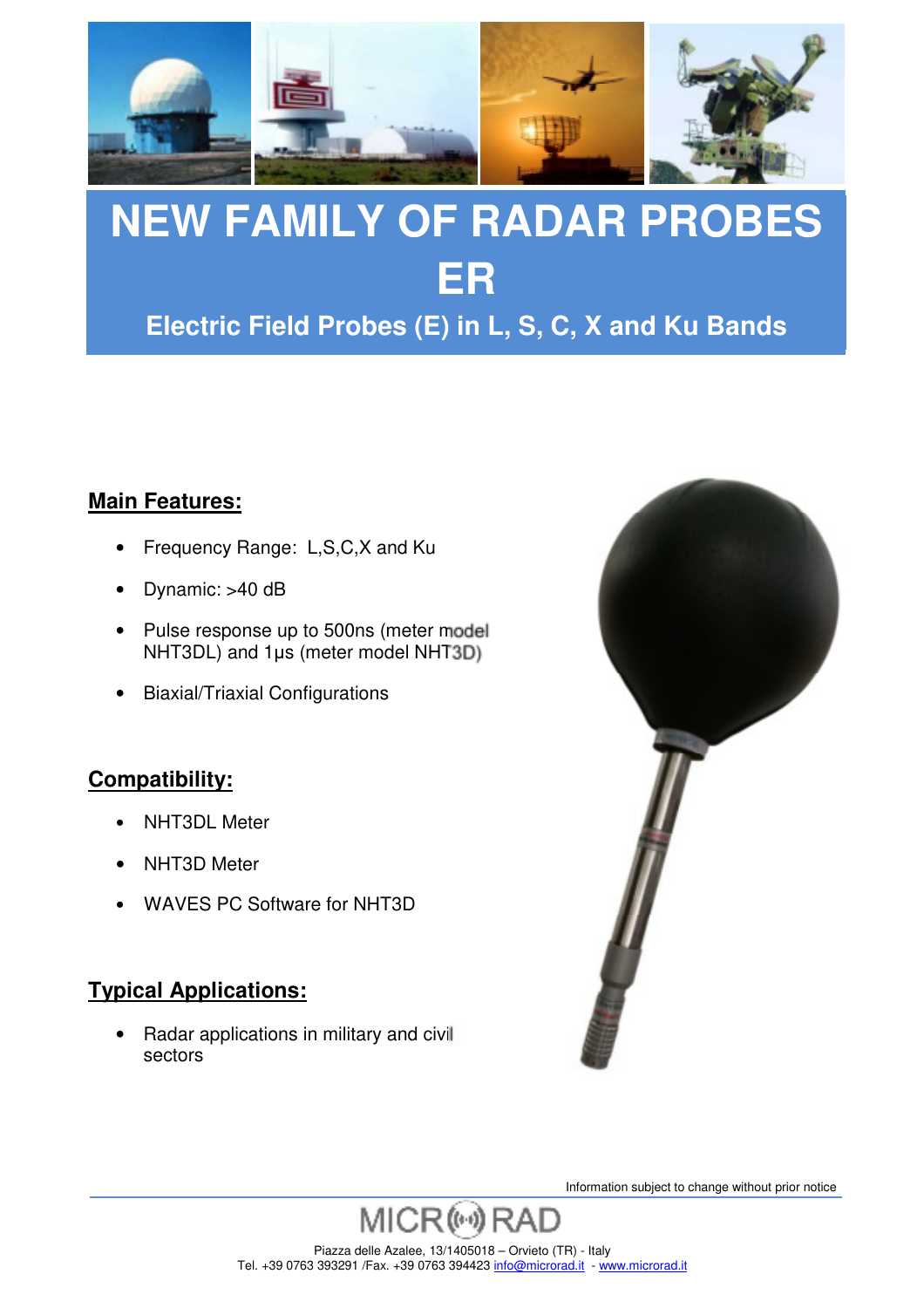

**Electric Field Probes (E) in L, S, C, X and Ku Bands**

#### **Description:**

The new family of MICRORAD Radar isotropic probes, Model ER, represents a major breakthrough in the area of isotropic measurement of impulse signals.

In conjunction with the NHT3DL / NHT3D meter it is the first system on the market which allows the operator to measure the emission levels from Radar sources and to demodulate the signal.

The introduction of the envelope sampling technique allows the operator to:

- immediately visualize the pulsed signal in the time domain on the NHT3DL graphical display and read the Tau, PRF and Duty Cycle values at the same time
- immediately read the peak and average value on the display of the NHT3D meter while providing a graphic analysis of the pulsed signal in the time domain on PC display.

This innovative technique opens new perspectives of analysis, allowing the operator to distinguish and evaluate multiple intermittent or pulsed signals commonly utilised within the Telecommunications and Radar sectors.

These features offer the following advantages:

- Reliable identification of the source
- Exact calculation of the energy value of the source according to CEI 211-7/B
- Possibility to measure multiple pulsed sources simultaneously
- Possibility of measuring mixed CW and pulsed sources
- Post processing data to reconstruct the time / amplitude of the measurements
- Pulse capture capability with Tau up to 500 ns using NHT3DL meter and 1 us using NHT3D and PRF up to 100 kHz

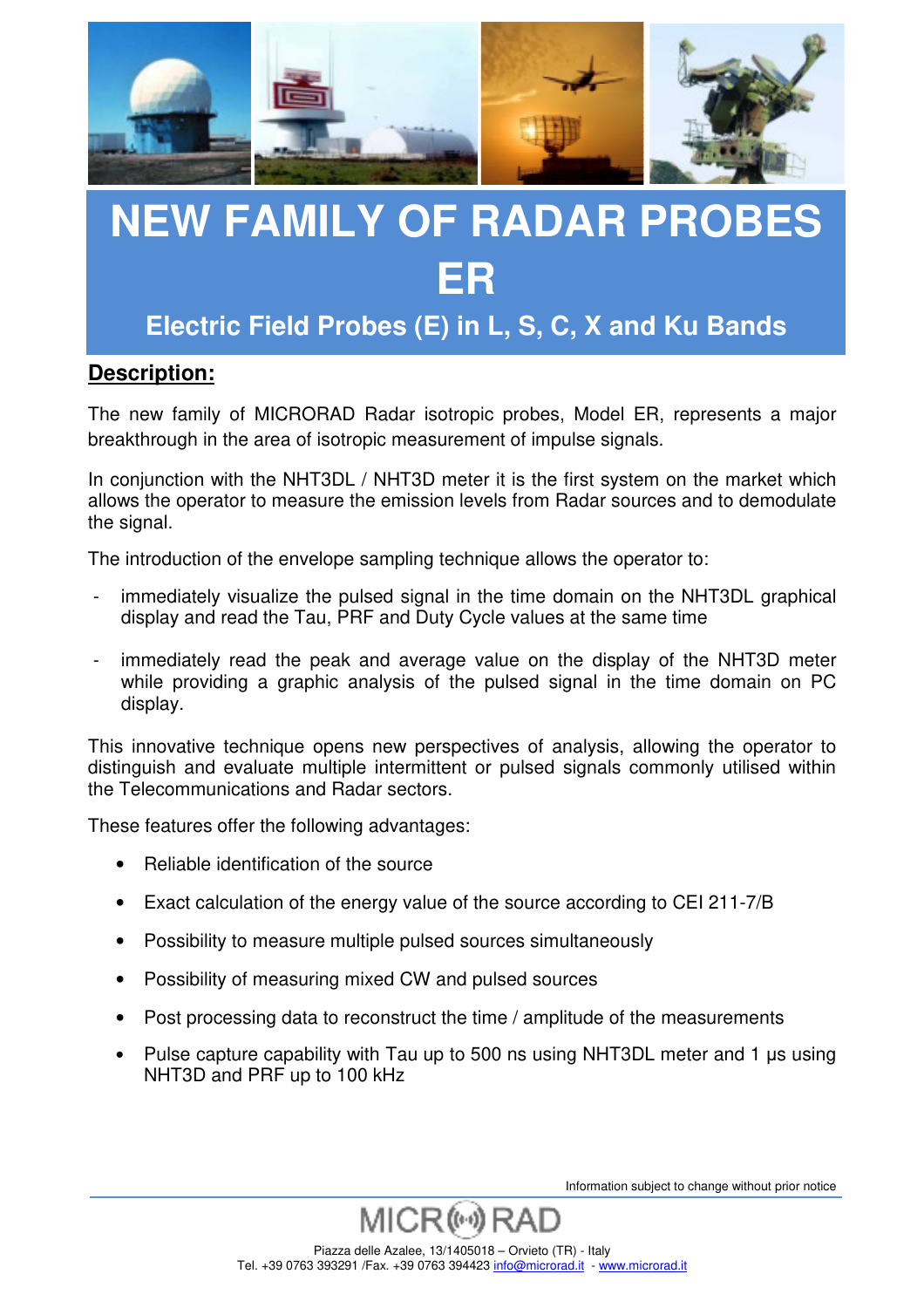

**Electric Field Probes (E) in L, S, C, X and Ku Bands**

The ER probes are based on diode sensors (detectors) and can measure both CW and pulsed signals in the L, S, C, X and Ku bands.

Application sectors:

- Air traffic control
- Coastal surveillance
- **Meteorology**
- Road traffic control
- **Anticollision**

The measurement range of the probe makes it ideal for safety and permissible exposure limits in public and professional environments in accordance with the CEI 211-7/B standard.

Information subject to change without prior notice



Piazza delle Azalee, 13/1405018 – Orvieto (TR) - Italy Tel. +39 0763 393291 /Fax. +39 0763 394423 info@microrad.it - www.microrad.it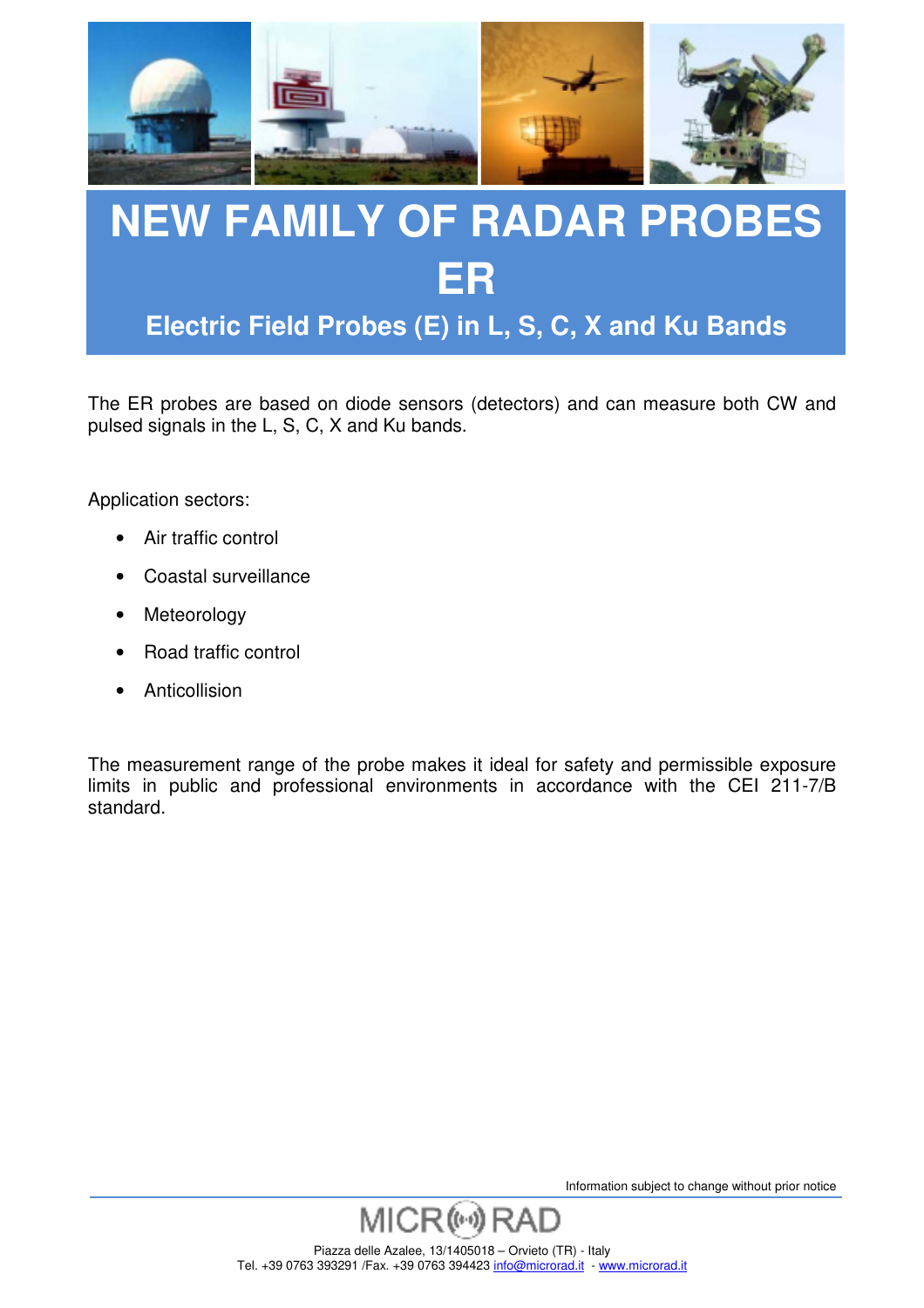

### **Electric Field Probes (E) in L, S, C, X and Ku Bands**

#### **DISPLAY OF THE RADAR SIGNAL USING NHT3DL**



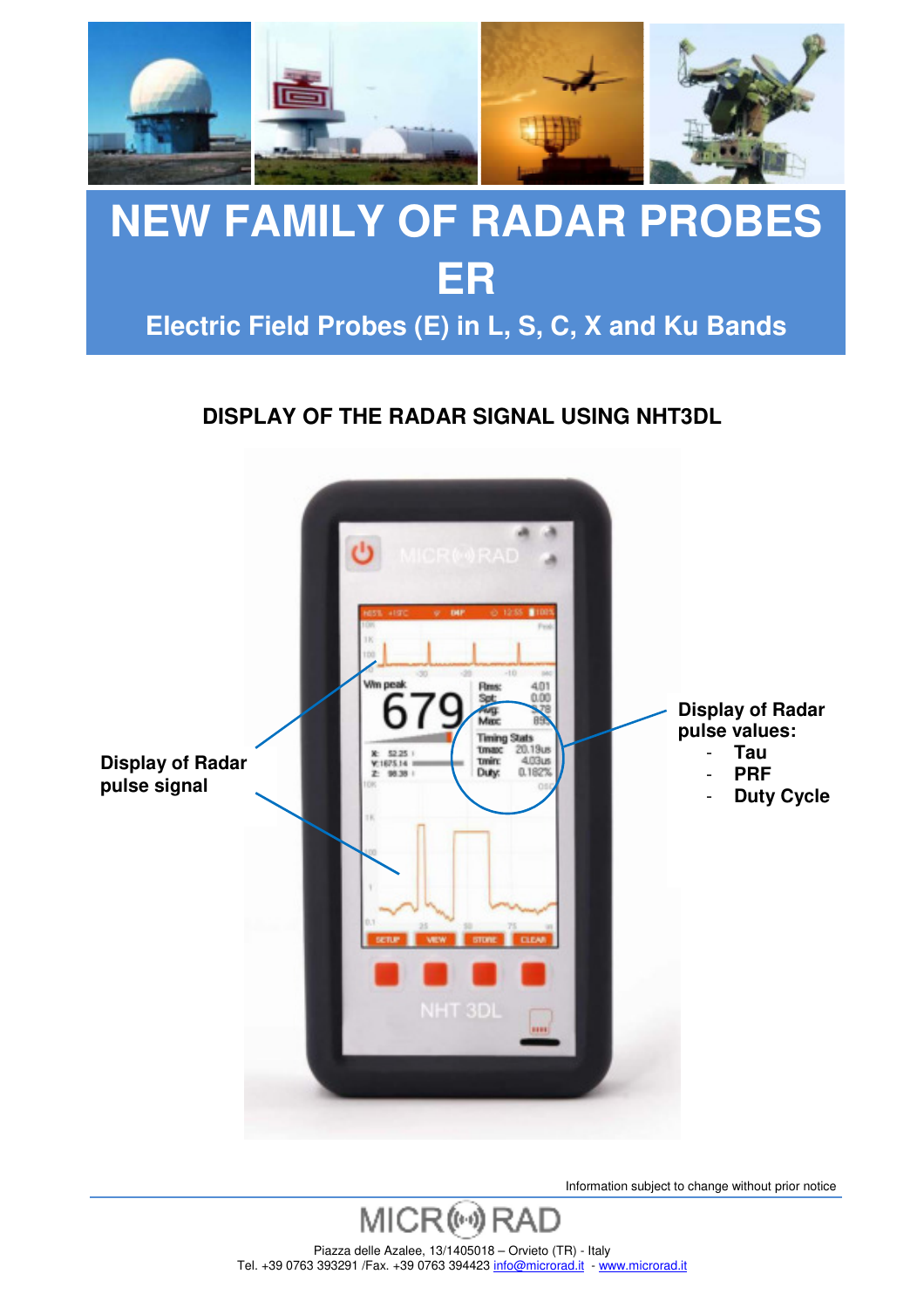

### **Electric Field Probes (E) in L, S, C, X and Ku Bands**

**DISPLAY OF THE RADAR SIGNAL USING NHT3D** 

**EXAMPLE OF MAIN AND SIDE LOBES** 



#### **EXAMPLE OF PULSE WIDTH: 100 us**



Information subject to change without prior notice

MICR<sup>(64)</sup> Piazza delle Azalee, 13/1405018 – Orvieto (TR) - Italy Tel. +39 0763 393291 /Fax. +39 0763 394423 info@microrad.it - www.microrad.it